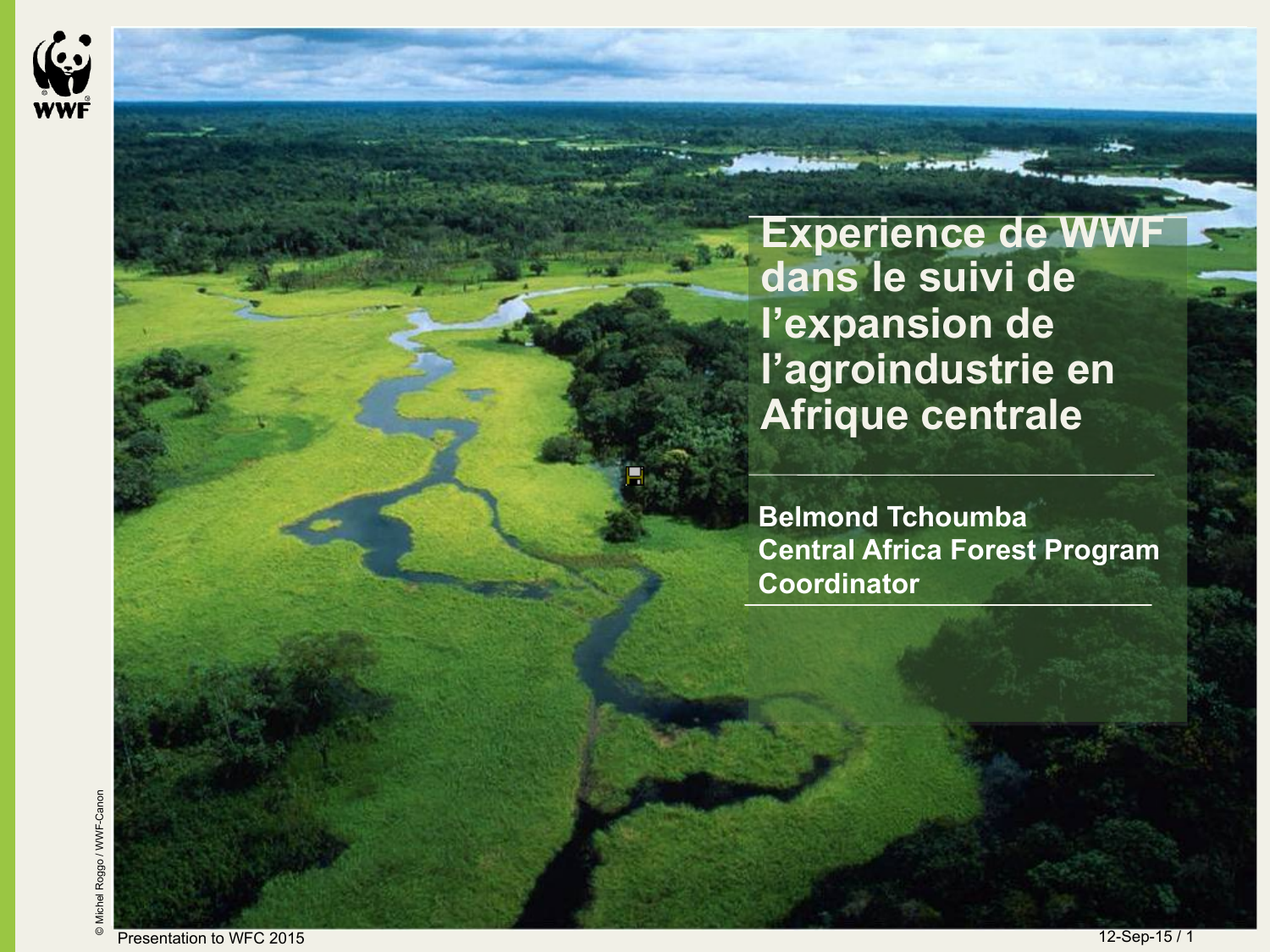

### PLANTATIONS INDUSTRIELLES DANS 5 PAYS DU BASSIN DU CONGO Source: WWF, 2013

| Country    | <b>Industrial Concessions</b><br>(ha) | Local farms (ha) | <b>Concessions Under</b><br><b>Negotiation (ha)</b> | Total (ha) |
|------------|---------------------------------------|------------------|-----------------------------------------------------|------------|
| Cameroon   | 117 000                               | 100 000          | 181 000                                             | 398 000    |
| Gabon      | 111 500                               | 30               |                                                     | 141 500    |
| <b>DRC</b> | 144 300                               | 104 000          | 1 000 000                                           | 1 248 300  |
| RoC        | 270 000                               | 1800             | 139 000                                             | 410 800    |
| <b>CAR</b> | 25 000                                | 600              |                                                     | 25 600     |
| Total      | 667 800                               | 206 430          | 1 320 000                                           | 2 194 230  |

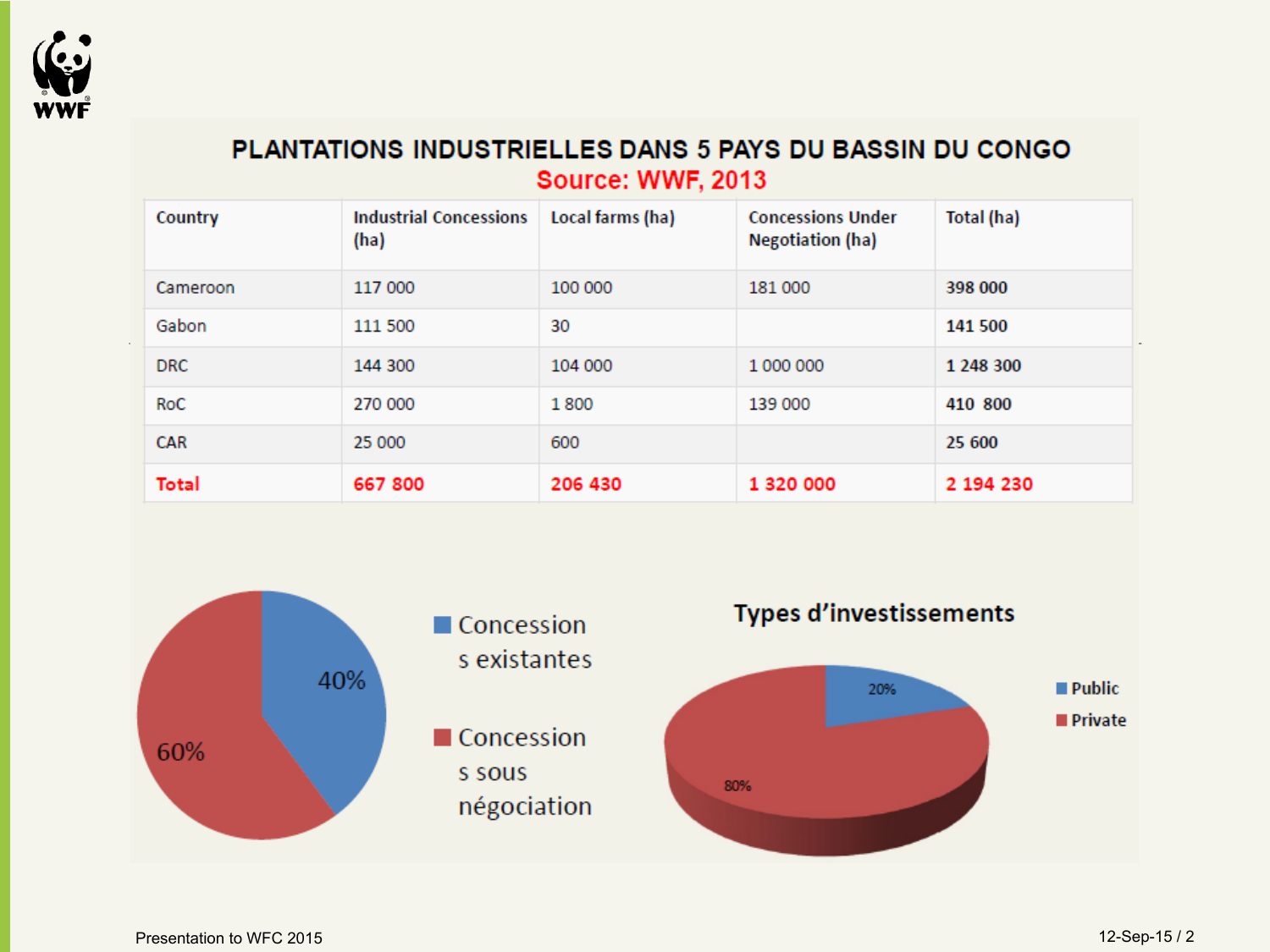

### PRODUCTIONS ET DEMANDES DOMESTIQUE **Source: WWF, 2013**

| Country    | <b>National Production CPO</b><br>$(T/\text{an})$ | <b>National Demand CPO (T/an)</b> |
|------------|---------------------------------------------------|-----------------------------------|
| Cameroon   | 266 000                                           | 700 000                           |
| Gabon      | 6400                                              | 15 000                            |
| <b>DRC</b> | 206 000                                           | 375 000                           |
| Congo      | 1575                                              | 40 500                            |
| <b>CAR</b> | 5 6 5 0                                           | 84 500                            |
| Total      | 695 200                                           | 1 215 000                         |

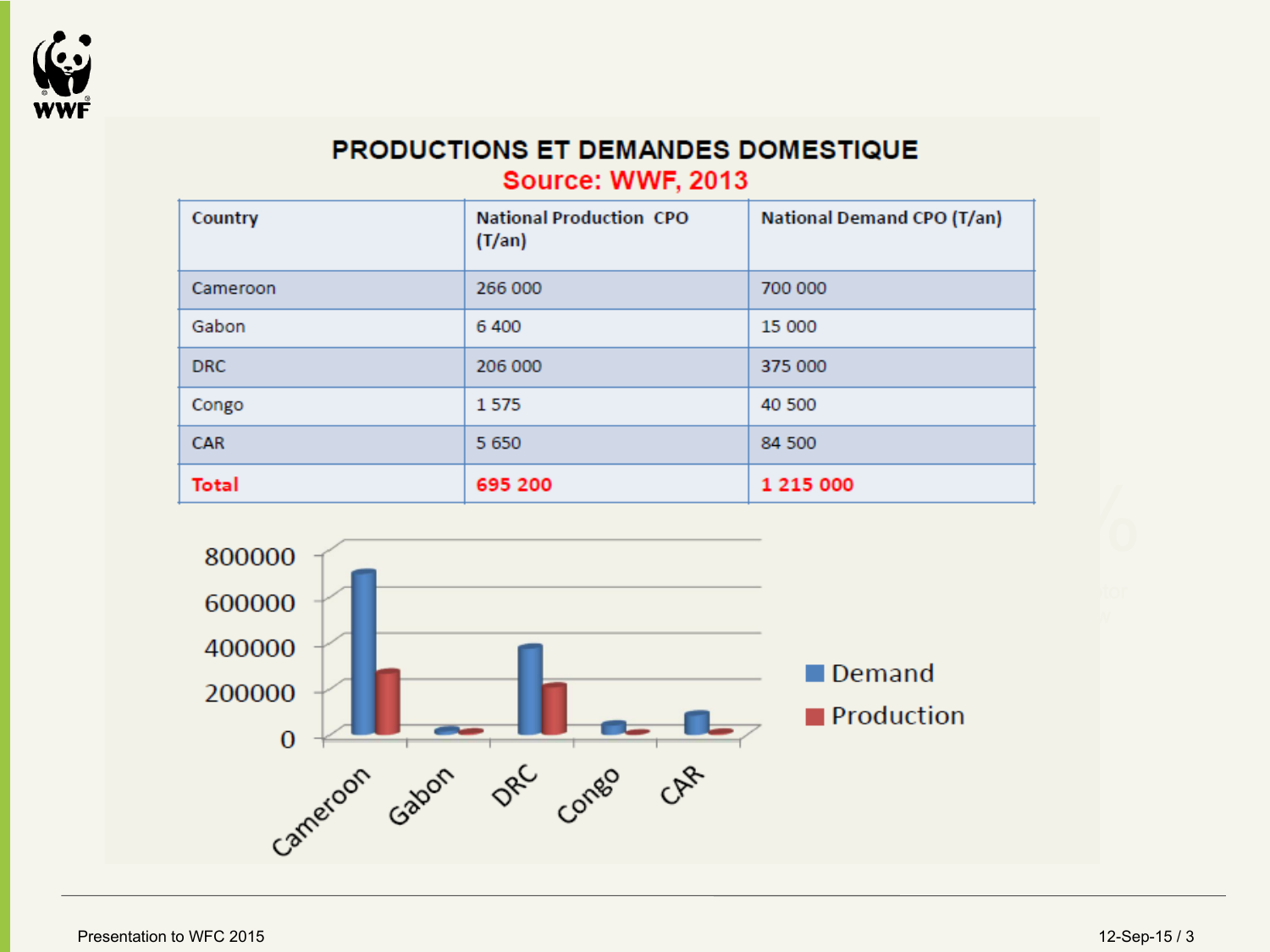

**Presentation title can go here**  Secondary text can run underneath

## **QUELLE SOLUTIONS.......**



**Augmenter les superficies Des plantations** 





Améliorer les rendements

=

is can be e in excel



Améliorer les taux **D'extraction**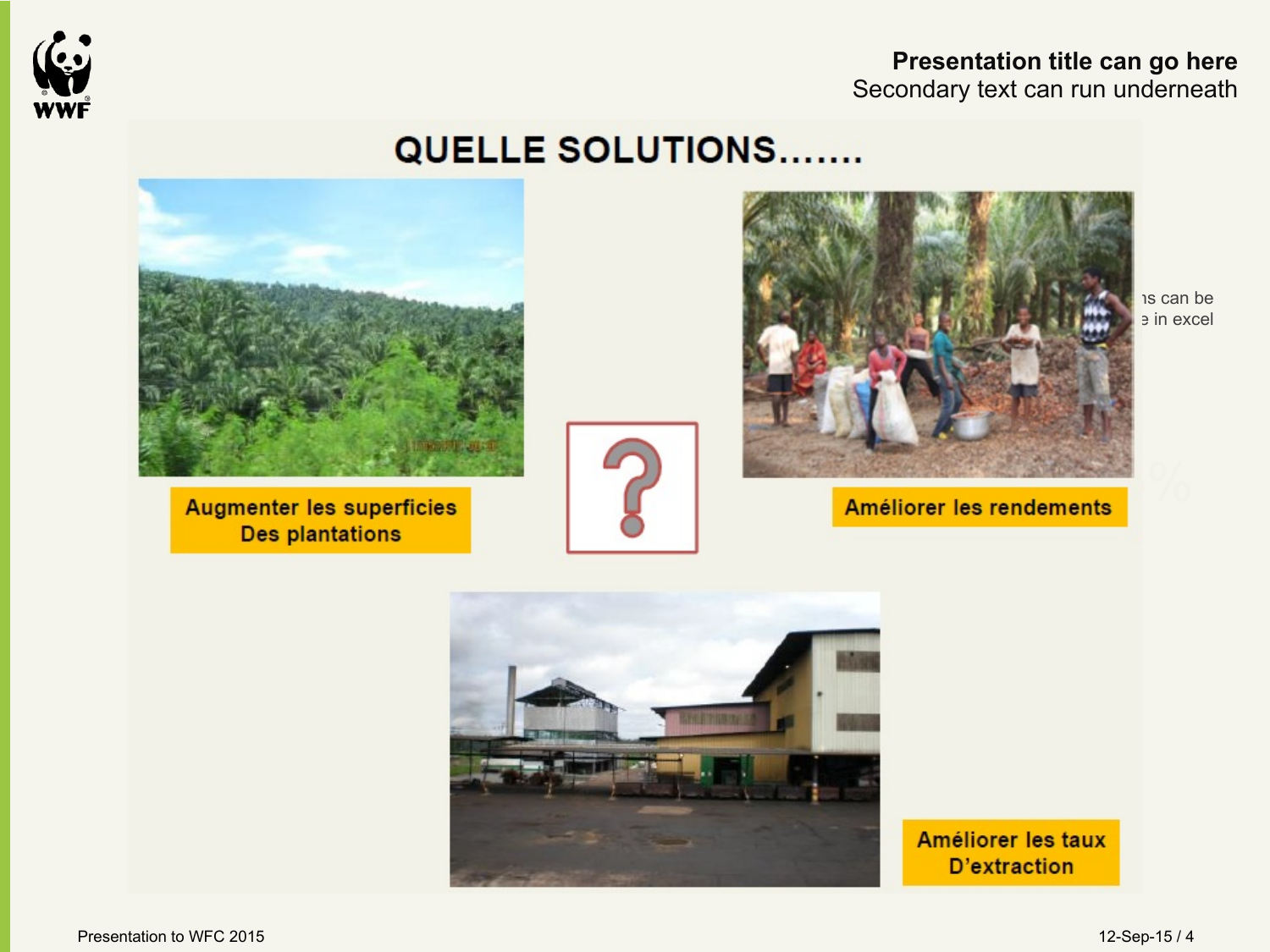



## .....IMPACTS SUR ........????? Perte biodiversité



**Conflits sociaux** & Conflicts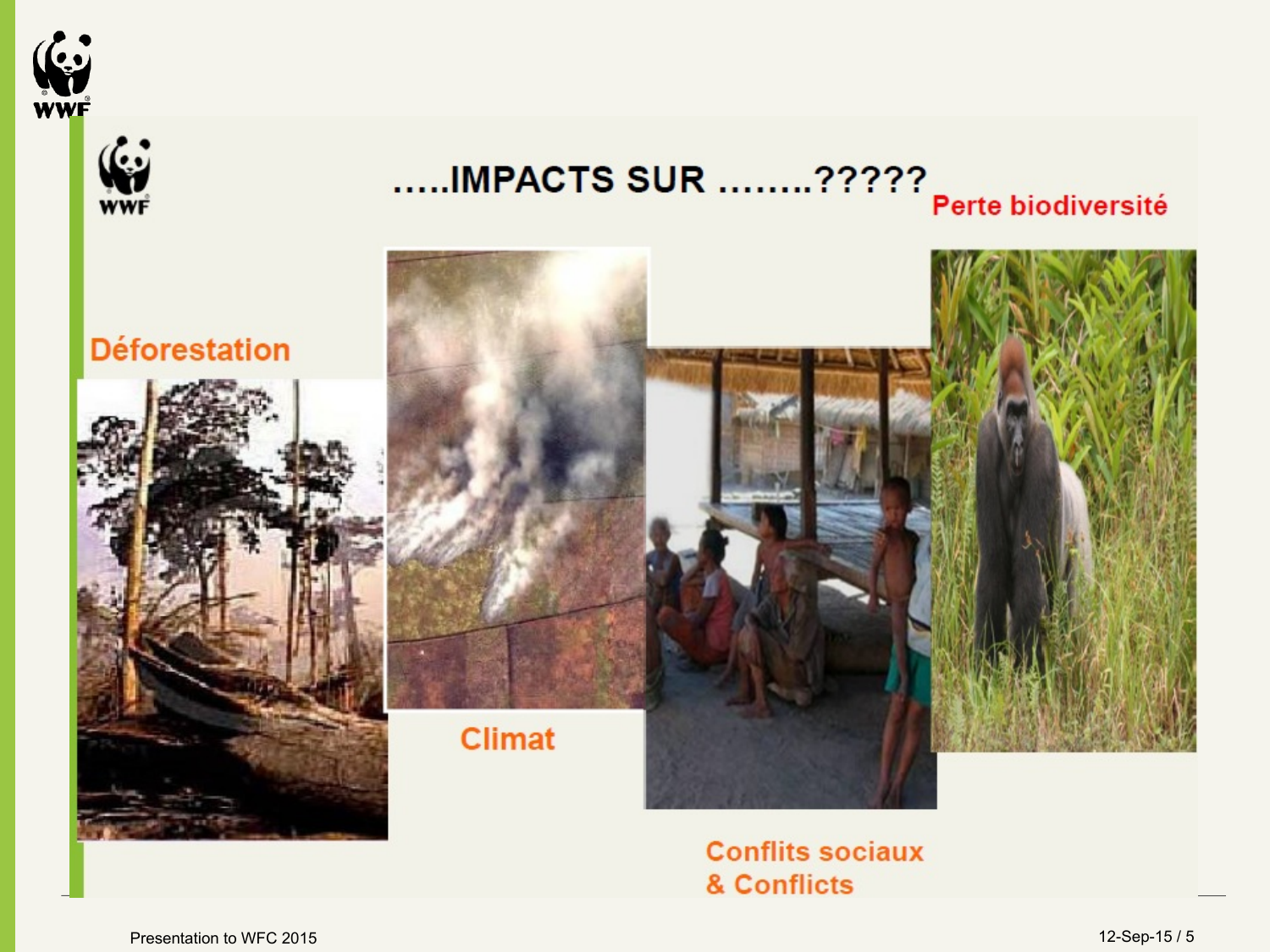

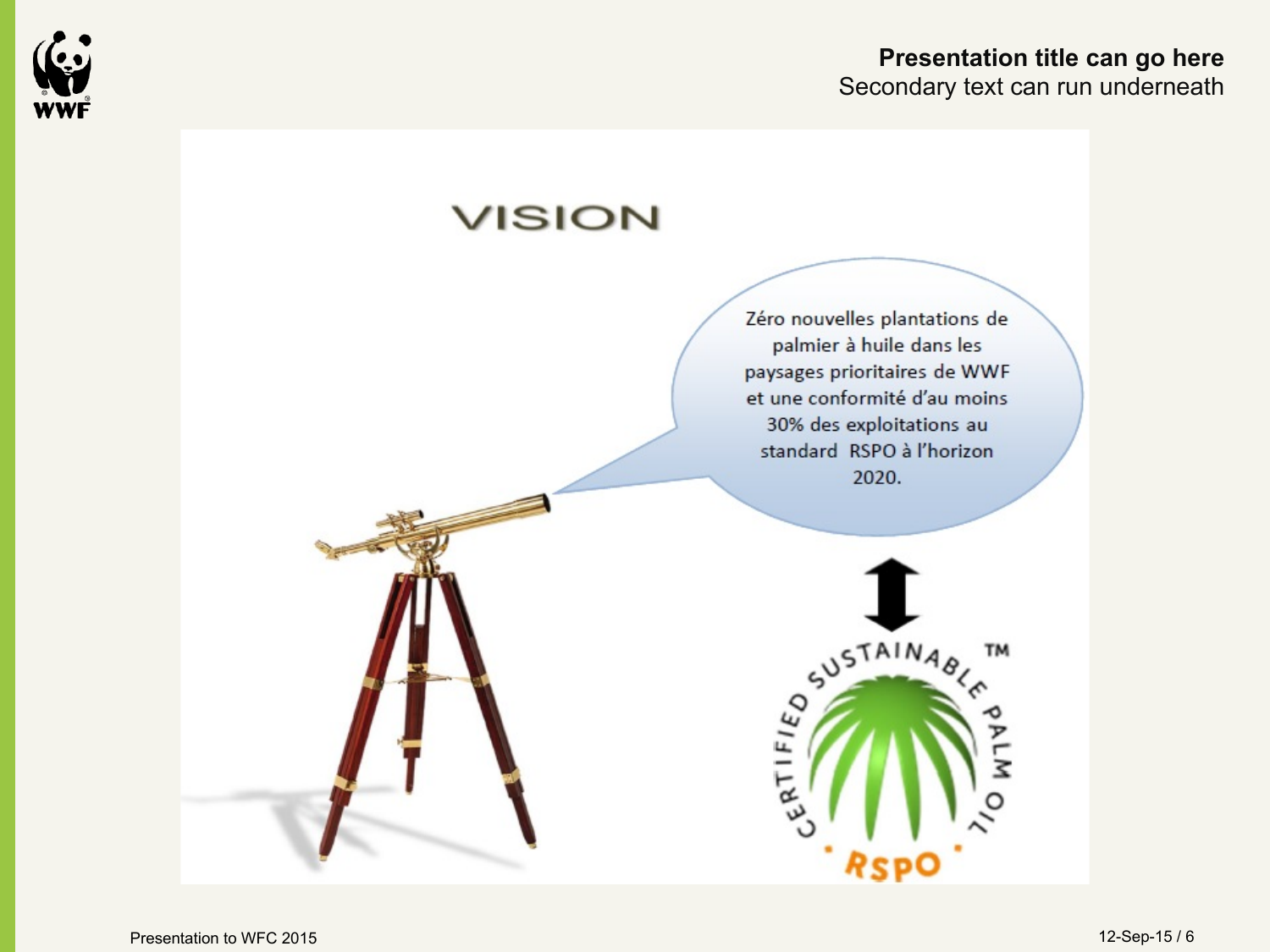

# Actions envisagees

Modélisation spatiale régionale des terres propices au développement des palmeraies et situées en dehors des zones à hautes valeurs de conservation ainsi que des paysages prioritaires de WWF dans le bassin du Congo

Pour suivre le plaidoyer auprès du Gouvernement pour prioriser la réhabilitation des anciennes plantations industrielles non actives de palmier à huile.

Mettre à la disposition des Gouvernement un outil régional (carte d'utilisation des terres) d'aide à la décision en vue d'un développement durable de la filière.

Décision officielle du Gouvernement de la RDC de privilégier la réhabilitation des anciennes palmeraies identifiées par WWF.

| Appui à la finaliser l'interprétation nationale des principes et | Agro-industries utilisent les indicateurs RSPO nationaux dans |
|------------------------------------------------------------------|---------------------------------------------------------------|
| critères RSPO au Gabon, Cameroun et RDC.                         | le processus de certification RSPO.                           |
| Appui à la finalisation du processus d'élaboration de la         | La stratégie nationale est élaborée, approuvée et intégrée    |
| stratégie nationale de développement durable de la filière       | dans le programme national de développement du secteur        |
| huile de palme au Cameroun.                                      | rural au Cameroun.                                            |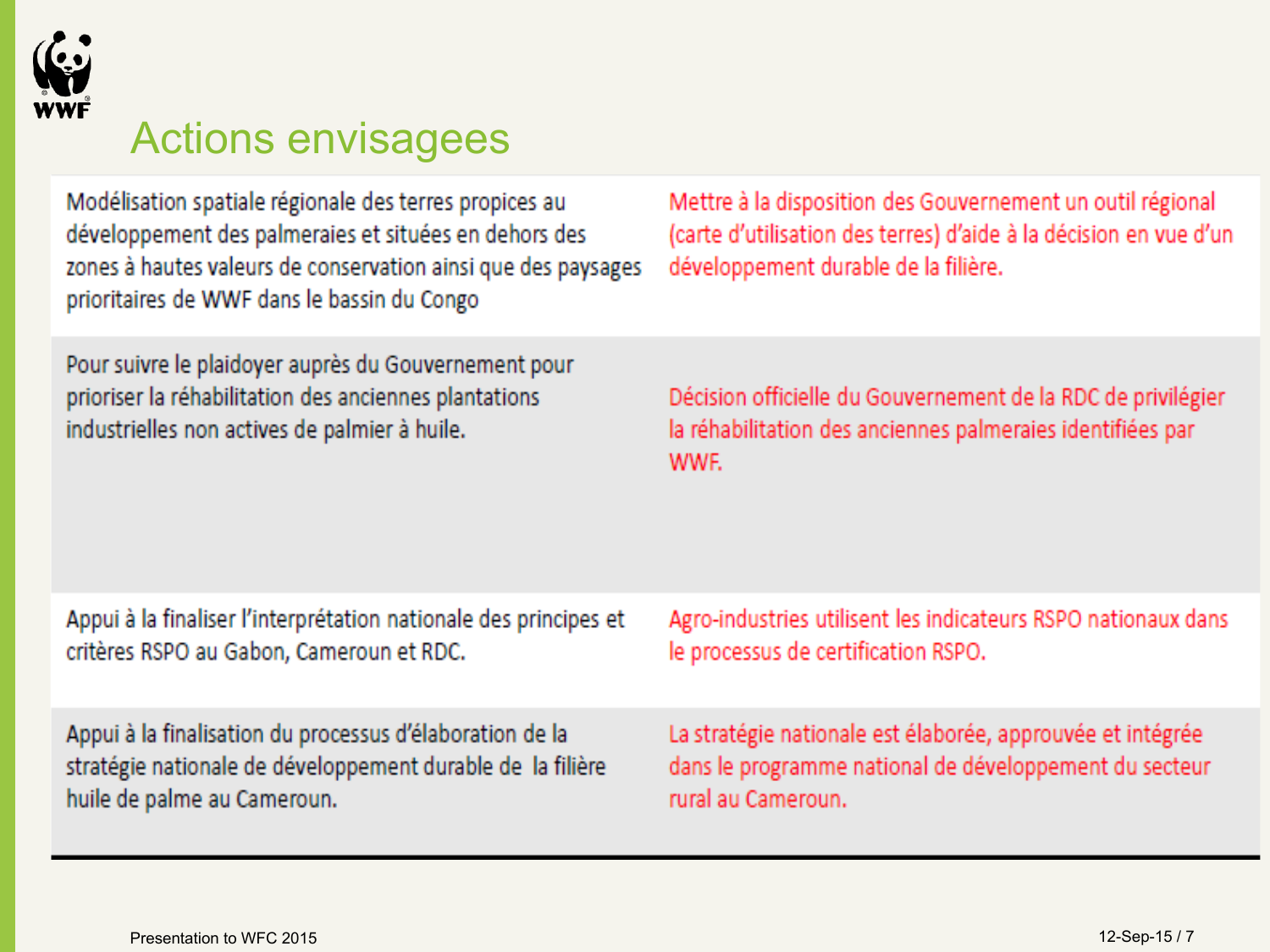

# Thank you

## www.panda.org

© 2010, WWF. All photographs used in this presentation are copyright protected and courtesy of the WWF-Canon Global Photo Network and the respective photographers.